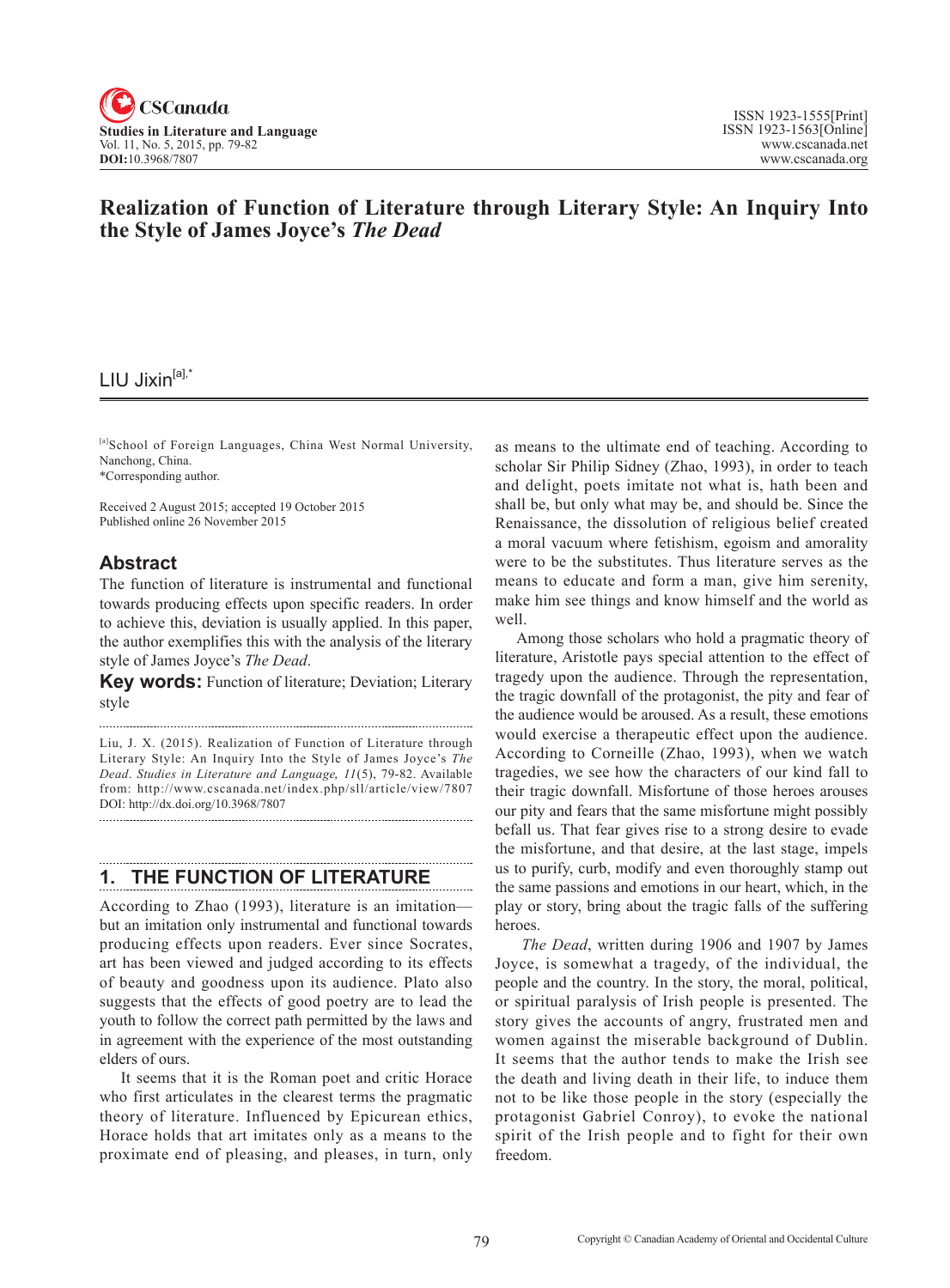## **2. THE REALIZATION OF THE FUNCTION THROUGH THE USE OF THE STYLE OF DEVIATION**

The function of "teaching" of literary works is usually realized through the application of deviation. In *The Dead*, James Joyce successfully uses the language and text deviations to create an illusory world— a society of death. Through interactions at levels of language, text and world (especially the change of the schemata of the protagonist Gabriel Conroy) and their counterparts in readers' schemata, a schema refreshment that awareness of the spiritual paralysis, lifeless or "dead" society and the death of the traditional culture, arts, values and marriage etc. is to be brought about among the projected readers— Irish people. The author will analyze how this function is realized in detail in the following parts.

### **2.1 Projected Readers**

Cook (1995) suggests that the interpretation of literary discourse is reader dependent. Each reading is true only for one reader or a group of readers who share values and interpretative strategies: an "interpretative community". The specific effect can only be brought about among a specific group of people.

Because the story is intended to change the Irish people at that time, the author of this paper tries to analyze *The Dead* from the point of view of the first readers—the Irish people at the end of nineteenth century and the beginning of the twentieth century. The majority of Irish people are descendants of the original Celtic people who inhabited the British Isles before the Romans arrived 2000 years ago. They have their own traditional culture and values. Yet the whole island of Ireland has been politically integrated with Great Britain since 1801, the Britain's domination of Irish dated back centuries even before the date. Some Irish desire for an independent Irish state. And one of the key issues in the late nineteenth century in British politics is the campaign in parliament for what is called "home rule"—Irish political control of Irish affairs. But there are also some spiritually paralyzed Irish people who lost their Irish identity, loyalty to the nation, hope for true love and aim of life. It is those who lead a life of paralysis the author intends to awake through the application of the deviation in the story.

## **2.2 Language Deviation**

The deviant language structures are the most frequent methods used to achieve the specific effect. The deviant language structures exploit lexical, grammatical deviations for the realization of schema refreshment among the readers.

### **2.2.1 Lexical Deviation**

Lexical deviation exploits application of the words and expressions with symbolical meaning in the story at the relatively fixed semantic level of denotation, and at the discourse level of meaning in context.

The story comprises a lot of words and expressions indicate the reality of Irish people—the paralysis of deathin-life. Aunt Julia is "grey", with "darker shadows", "slow eyes" and "parted lips", displaying that "she is not aware where she is and where she is going" (D 162). Aunt Kate is "feeble". Her face is all "puckers and creases", like a "shriveled" red apple. These two old women give us the impression that they are dying soon. Gabriel even senses "a shade" (death) in the end of the story. It is those two old women offer "annual dance"—a banquet. Yet people are blind to the suffering of these old people, though Gabriel feels discomfort about "the stamping and shuffling of feet on the floor" (D 162), is "irritated by the floor, which glittered with beeswax under the heavy chandelier" (D 168) and imagines "How cool it must be outside! How pleasant it would be to walk out alone, first by the river and then through the park!" (D 173). He still cannot reason out why he has this kind of feeling. All he can do to be to praise the "three graces" in the speech after dinner. The fact is that the banquet provided by the two old women symbolizes the concession of the Irish people which disturbs him continuously without being realized. They give way to the control of English in Britain and Catholic Church in Italy for centuries. They even take this as "Irish tradition", "hospitality" and "humanity" which are "have handed down by their forefathers and which they in turn must hand down to their descendents" (D 183). Those who are "actuated by new ideas and new principles or even misdirected by these new ideas and its enthusiasm" (D 183) symbolize the people who hold loyalty to Ireland and start to fight for its political and cultural independence. Miss Ivors is the typical one of this kind of people.

The word "eye" is depicted in detail in the story. Gabriel has "restless eyes", revealing his uncertainty of his identity. In the end of the story, the eyes are washed by "generous tears", making him see the truth and reality of life. Freddy Marlins has "heavy-lidded sleepy eyes" (D 167) and often "rub the knuckles of his lest fist backward and forward into his left eye" (D 167), showing his aimlessness in life. Miss Ivors has "prominent brown eyes" (D 170), bearing a sense of sharpness and sensitivity. Michael Furey has "big, dark eyes" (D 197), manifesting sincerity and the passion for true love.

There are several place names which symbolize that the marriages of Irish people are of no love. These toponyms are "Monks town", "Nuns' island" and "convent".

The story mentions "galoshes" several times in the story. This is most typical symbol of Gabriel's "different grade of culture"—"continental culture". The zeal to be different from his own people makes him ask his son does dumb-bells and force his daughter to eat the stirabout. This also makes him refuse to be admitting his wife's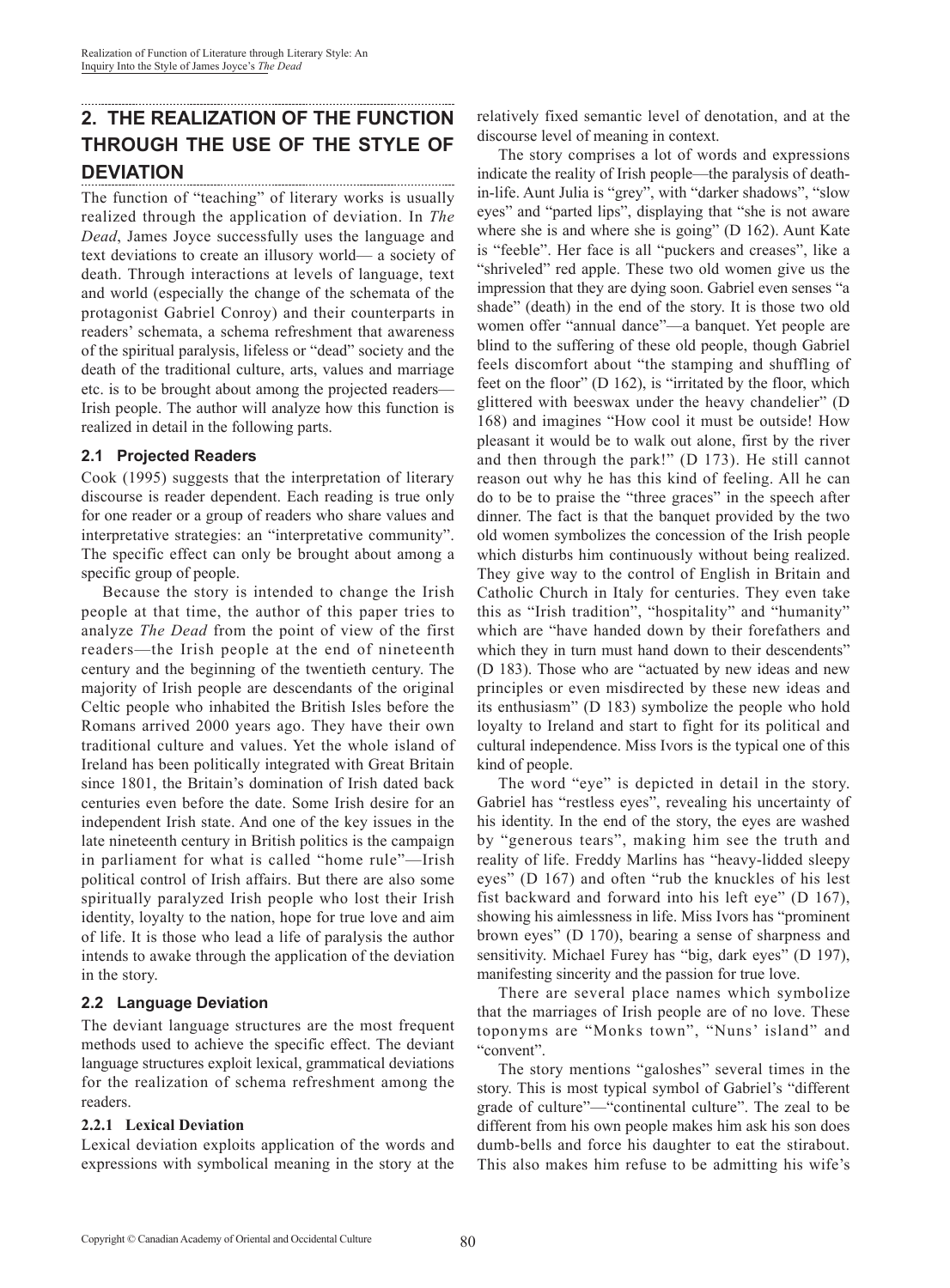Irish identity (coming from Connacht) and Irish being his language. Thus, it is not surprising that Miss Ivors calls him "West Briton". His loss of identity and lack of passion for his "own people" and "own country" will surely cause his failure in the marriage.

The word "snow" appears most frequent in the story. It is most disputable. Most critics think it symbolizes death due to the coldness or rebirth due to its whiteness and purity. However, the author of this paper agrees with the latter. It symbolizes the revival of Irish nationalism and the ascending national movements. The people in the banquet to celebrate great tradition (concession) while fear the coldness of the snow outside. Gabriel even scrapes his feet vigorously to get rid of the snow (the influence of the movements). But "a light fringe of snow lay like a cape on the shoulders of his overcoat still slides in", bringing "a cold, fragrant air from out-of-doors" (D 161). This means the influence is too strong to resist. Finally the "snow" is "generally all over Ireland" and "everybody has colds" (D 189). Under such strong influence, people have to say "good night" (farewell to "tradition") to each other, rolling over their celebration.

### **2.2.2 Grammatical Deviation**

Literary discourse usually employs ungrammatical expressions to create ambiguity and novelty, achieving the purpose of catching the reader's eye for the sake of building new schema and achieving the specific effect easily.

There are two typical examples in "The Dead". "The men that is now is only all palaver and what they can get out of you." (D 162), says the caretaker's daughter Lily in response to Gabriel's condescending interrogation with great bitterness, is the first example. This sentence is ungrammatical and is difficult to analyze. The copular "is" should be "are" if it is to be put in a grammatical way. But "men" still do not collocate with "palaver" and "what they can get out of you". Gabriel is also "discomposed by the girl's bitter and sudden retort. It has cast a gloom over him…" (D 163). This question keeps the reader thinking through the process of reading until Gabriel delivers his speech in fear and trembling about the "hospitality of the 'three graces'" when the readers can figure out the intention of the author. The British government colonizes Irish for centuries only to get "what can get out of them". In the story, only Lily, Miss Ivors (leave the banquet abruptly) and Gretta (refuses to have sex with her husband because he only possesses libidinal desire without true passion of love) realize the evil intention of the "men" (symbolize British). James Joyce deliberately uses the ungrammatical sentence to make the readers think and solve the problem in the process of reading.

On the contrary, there are also some people suffer a lot without being aware of it. "What did he care that his aunts were only two ignorant old women?" (D 174) is the

second example that can prove grammatical deviation. This sentence is actually said by James Joyce. It is very strange that there is no explicit addressee of this question. It is ungrammatical because "what did he care?" is a complete question. It is weird to add the object after the predicate verb because "what" is the object in the question. The sentence may be put in another way "What did he care when his aunts were only two ignorant old women?" to form a rhetorical question. The author is deliberately intended to tell the readers a matter of fact by using the deviant ungrammatical structure, which will draw the readers' attention easily. The fact is that the old suffering women (symbolize the suffering Irish people) get used to the exploitation and take them as the "tradition". These old people do not sense any shame even Gabriel says they are "on the wane" and have "faults" (which are truly the ideas of James Joyce). The readers cannot be "ignorant" any more. The readers must read between the lines with "critical quizzing eyes" to realize the paralysis of Irish people.

### **2.3 Textual Deviation**

Literary discourse usually employs deviant text structure to achieve the schema refreshment effect. James Joyce intends to depict a society of paralysis, arousing the Irish people's awareness of the "death", reshaping their ideology and revive the nationalism. This is a very serious topic. The author does not write a lengthy speech in the homiletic style. *The Dead* depicts the details of the trivial commonplace in life—the annual gathering. However, a lot of styles of discourses are combined together to achieve a remarkable schematic refreshment effect among the projected readers. These different styles of discourses comprise the narrator's narration of the gathering, the conversation of the characters, a speech given by Gabriel, the insertion of the author's comments and the stream of consciousness of the Gabriel. The various text structures enable the story to depict a society of paralysis from different point of view, helping the readers to understand the implied meaning of the author easily.

## **2.4 The Specific Effect Among Readers**

The specific effect (schema refreshment) is realized through the interactions not only between the language and text and their counterparts in readers' schemata but also between the illusory world (the society of paralysis, mainly through the schematic change of the protagonist Gabriel) and the world schemata of the readers to effect a change.

Through the application of the language and text deviation, a society of paralysis is depicted. The "three graces" (Misses Morkan) suffer from the annual "tradition" (exploitation) without being aware of it. Other guests dance, drink, sing and chat at the party, with no definite aim in their life just as the horse Johnny walks around the statue round and round. Gabriel senses a "gloom"